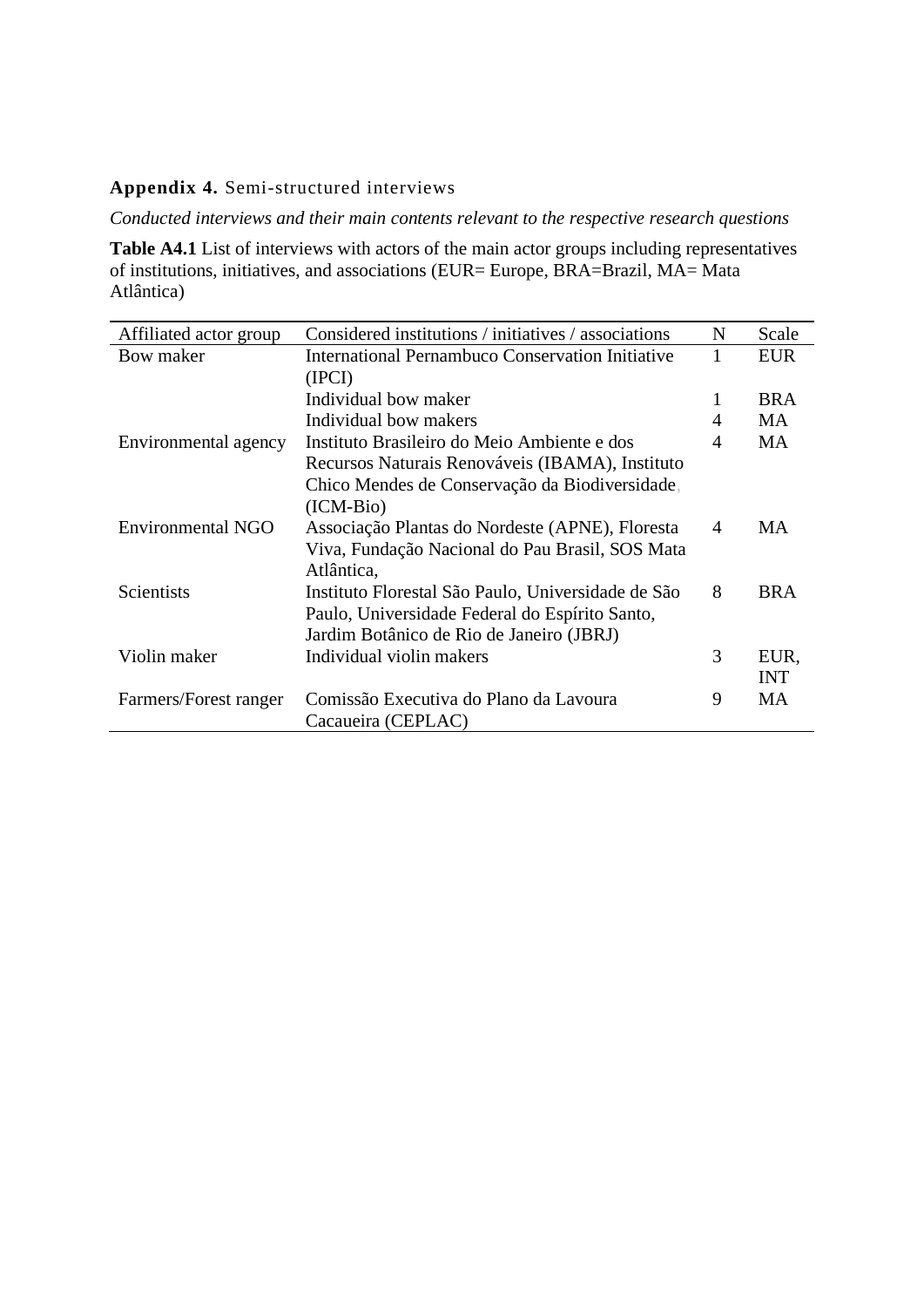# *Historical trajectory analysis*

**Table A4.2** Main aspects of the semi-structured interviews for the historical trajectory analysis

| Affiliated actor group                                          | Description of main aspects                                                                                                                                                                                                                                                                                                                                                                                                                                                                                                                                                                                                                                                                                                                                                                                       |  |
|-----------------------------------------------------------------|-------------------------------------------------------------------------------------------------------------------------------------------------------------------------------------------------------------------------------------------------------------------------------------------------------------------------------------------------------------------------------------------------------------------------------------------------------------------------------------------------------------------------------------------------------------------------------------------------------------------------------------------------------------------------------------------------------------------------------------------------------------------------------------------------------------------|--|
| <b>Environmental NGOs</b>                                       | Experiences in reforestation and tree nurseries in the Mata<br>Atlântica, pau-brasil plantations in agroforestry systems (with<br>small-scale farmers), pau-brasil plantations in the northeast in<br>monocultures and agroforestry systems. History of first pau-<br>brasil plantations to protect and conserve the species, period of<br>existing pau-brasil planting projects, type of funding,<br>difficulties/challenges in reforestation projects, type of planting<br>projects/plantations (forest enrichment, monoculture,<br>agroforestry system, mixed plantation, plans for future<br>commercial use); involved actors (small-holder farmers, big-<br>scale farmers, bow makers with their own territories), number<br>and type of plantations that fulfill all criteria for future<br>commercial use. |  |
| Farmers, plantation<br>owners, rangers                          | Interest of integrating pau-brasil in cocoa plantations<br>(agroforestry systems), potential of pau-brasil within native<br>mixed tree plantations and future legal use (obstacles), ecological<br>and protection situation, potentials for planting pau-brasil in<br>areas of small-scale farmers.                                                                                                                                                                                                                                                                                                                                                                                                                                                                                                               |  |
| Bow (incl. subgroup:<br>bow manufactories) and<br>violin makers | Current situation of bow making in Europe, traditional<br>knowledge on wood properties and choice, construction of high-<br>quality bows, bow making in Brazil, situation within the bow<br>making manufactories in Brazil, situation of private pau-brasil<br>plantations of owners of the bow making manufactories, trade of<br>legal pau-brasil, awareness of violin makers about the situation<br>of pau-brasil.                                                                                                                                                                                                                                                                                                                                                                                              |  |
| Scientists (experts),<br>research on pau-brasil                 | Overall situation of pau-brasil, actual distribution, wood anatomy<br>of pau-brasil, alternative wood species for making bows for<br>string instruments, information on morphotypes, genetic<br>variations, dendrochronology, and its cultural value for<br>Brazilians.                                                                                                                                                                                                                                                                                                                                                                                                                                                                                                                                           |  |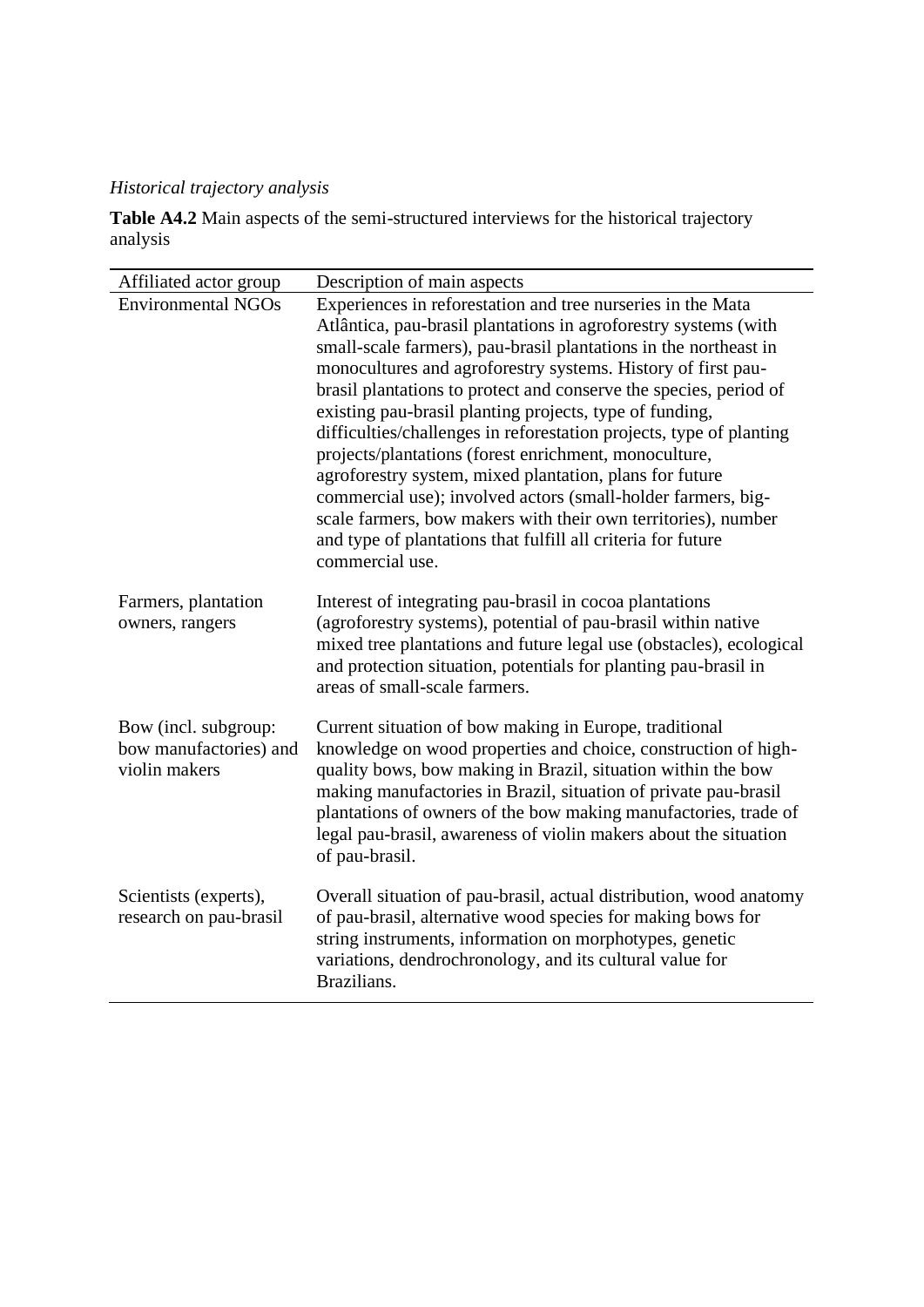# *Social actor and power relations analysis*

**Table A4.3** Main aspects of the semi-structured interviews for the social actor and power relations analysis

| Affiliated actor<br>group                  | Description of main aspects                                                                                                                                                                                                                                                                                        |
|--------------------------------------------|--------------------------------------------------------------------------------------------------------------------------------------------------------------------------------------------------------------------------------------------------------------------------------------------------------------------|
| All interview<br>respondents               | Origin, age, gender; recommendation on which other key actors should be<br>approached (snowball sample), profession, representative position.                                                                                                                                                                      |
| Environmental<br><b>NGOs</b>               | Scale of action, level of concern regarding pau-brasil and its ES, existence<br>of interconnections to other NGOs or actor groups, level of influence on<br>policy decisions, e.g., consultation as experts of decision-making<br>processes regarding native species and pau-brasil and at what scales.            |
| Bow makers/<br>violin makers               | Existence of associations (Brazil, Europe, International), role of pau-brasil<br>in livelihoods, existence of connections among bow makers across scales,<br>level of influence in decision making processes and policy decisions.                                                                                 |
| Farmers/<br>plantation or<br>forest owners | Role of pau-brasil and its ES for livelihoods, concern over pau-brasil,<br>cultural importance, existence of farmer associations (formal<br>institutionalization), interconnections with other actor groups at different<br>scales, possibilities for participation and influence in decision-making<br>processes. |
| Scientists                                 | Concerns about pau-brasil from the scientific community at all scales,<br>level of influence on decision-making processes or policy decisions, e.g.,<br>consultation as experts to assess the threats to pau-brasil.                                                                                               |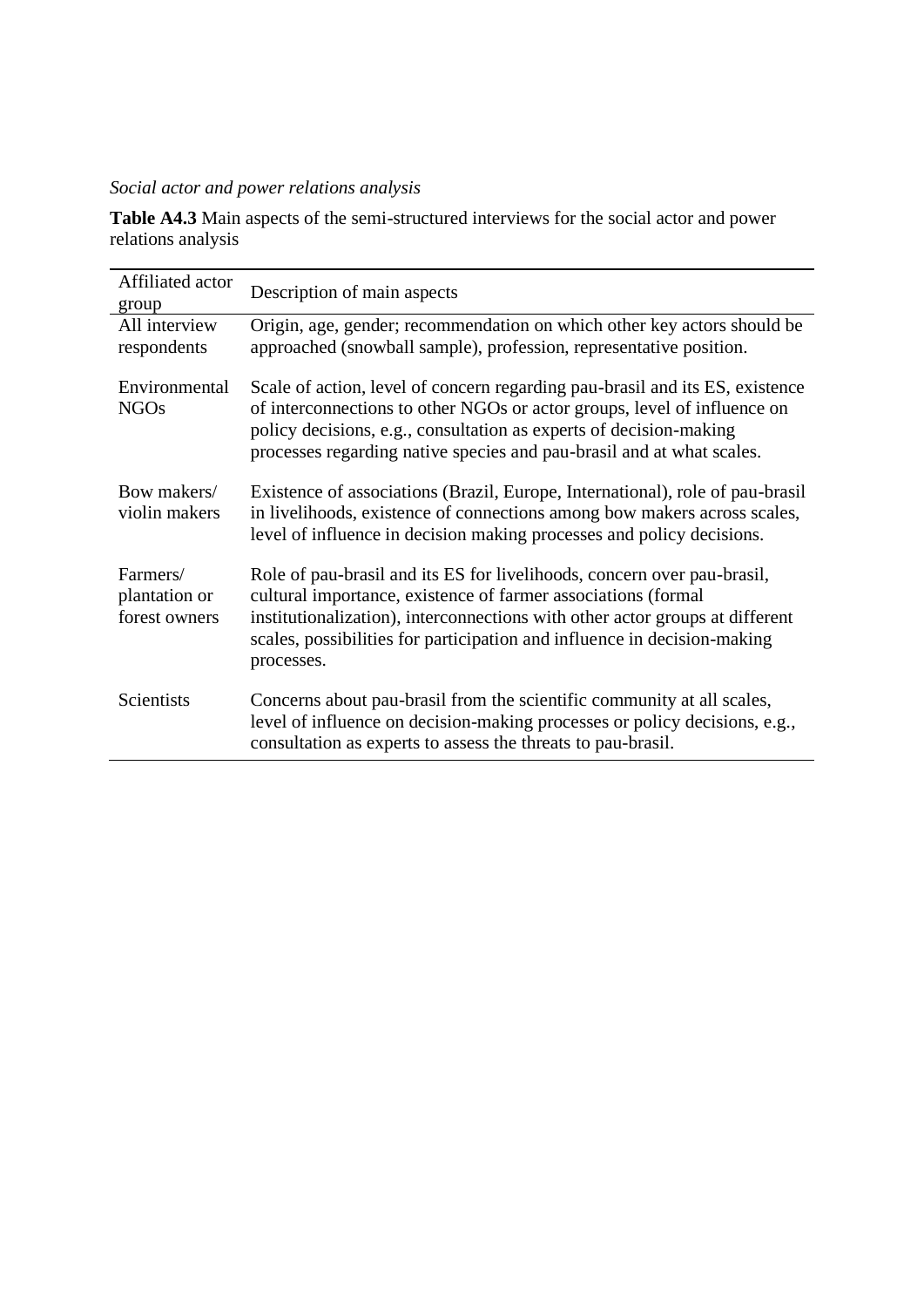#### *Interview scripts*

#### **Bow makers/violin makers**

- 1. When was your company/workshop founded?
- 2. Are you a bow maker/violin maker personally?
- 3. Was there a history of bow making within your family?
- 4. Was there a specific moment when the situation in respect of pau-brasil worsened?
- 5. How many bows per year do you produce/sell in your workshop? Are these bows all made from Pernambuco wood?
- 6. For how long do you consider having enough Pernambuco wood in your stock? (only bow makers)
- 7. Under the consideration of the market of string instrument bows, there are bows on the market under the trade name 'Brasilholz'/'brazilwood'; what tree species is meant with that trade name for violin and bow makers?
- 8. Do you think it will also be possible in future to build string instrument bows made from pernambuco wood/pau-brasil?
- 9. In how far is the Chinese Market affecting the situation of your company/workshop, of the Mata Atlântica and of Brazil?
- 10. To your opinion are there any other wood species that could replace pernambuco wood?
- 11. To your experience do you think musicians would buy bows made from other wood species?
- 12. How much influence has the Chinese bow production on the Brazilian/European market?
- 13. What were generally the most important changes in the bow making tradition?
- 14. Which key characteristics does pernambuco wood fulfill for making string instrument bows?
- 15. In how far does storing time of wood influence the wood quality?
- 16. In the literature one can read that one bow needs on average 1kg of raw material, can you confirm that? Or what are your experiences?
- 17. Talking about the NGO IPCI, how many German members does the NGO have? (only for IPCI)
- 18. What do you think is the biggest threat for bow making?
- 19. Considering the situation of the pernambuco tree, to what extent can its use in bow making be linked to the threat of the tree species?
- 20. Which are the difficulties using alternative wood species?
- 21. Do you think certification of pernambuco wood could be a solution for the problem?
- 22. When did you buy the last time pernambuco wood?
- 23. Did you notice increasing prices? And if so, how much did prices increase?
- 24. Based on your experience did the supply of pernambuco string instrument bows increase or decrease?
- 25. Where do you need to register your pernambuco stock in Germany/Brazil?

# **Environmental agencies**

- 1. Which are the relevant laws at the federal level for the conservation of endemic native tree species in danger of extinction?
- 2. Is there any specific law for the protection or conservation of pau-brasil?
- 3. Which are the relevant laws on the federal level for plantations of endangered native tree species with the goal of a future commercial use?
- 4. Is there any specific law for pau-brasil plantations related to future commercial use?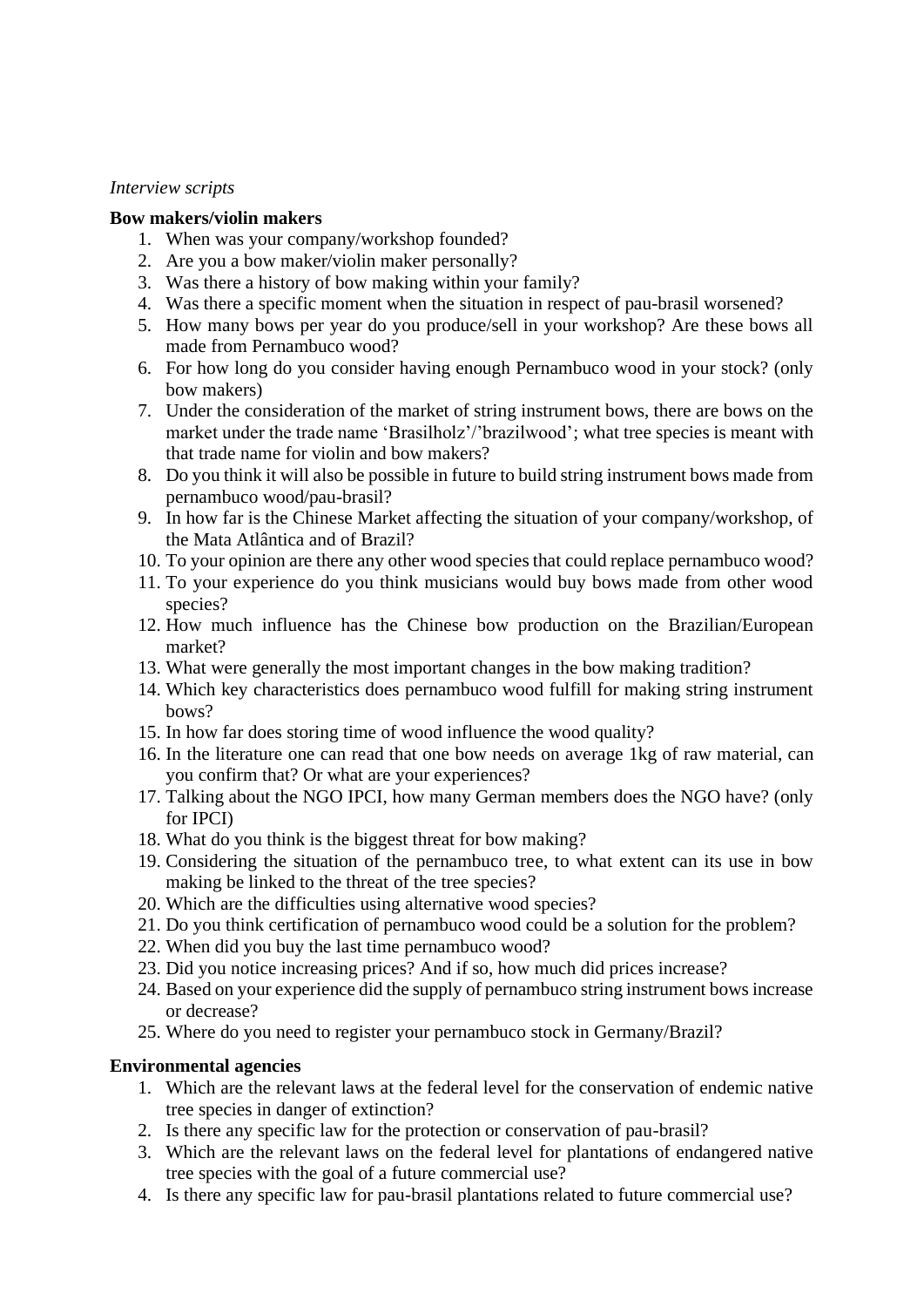- 5. Are there any specific laws on the state level for the regulation of plantations of endangered native species or especially for pau-brasil with the goal of a future commercial use?
- 6. Are there any specific laws on the state level for the conservation of native species or especially for pau-brasil?
- 7. Based on the legislative regulations is it theoretically possible to have mixed silviculture plantations only with native tree species of the Mata Atlântica?
- 8. Are there any limitations for a future commercial use of planted native tree species and especially of pau-brasil trees?
- 9. How is the process of the registration of an area for cultivating native tree species?
- 10. Is there a national register about confiscated wood/illegal trade of native and/or protected species? Specifically, also for pau-brasil?
- 11. When was the last case when pau-brasil got confiscated?
- 12. Do you know if there exists a central federal or state register of the registered legal stocks of pau-brasil?
- 13. From which date onwards was it necessary to register pau-brasil stocks in Brazil?
- 14. Is there any data available on legal trade of pau-brasil in the past or nowadays?
- 15. What do you consider the biggest problem in the protection and conservation of paubrasil?

## **Environmental NGOs/ Farmers association (CEPLAC)**

- 1. What is the focus of your NGO?
- 2. Which are the most valued species of the Mata Atlântica?
- 3. Since how long have you been working with pau-brasil within the work of your NGO?
- 4. Which are the aspects of pau-brasil you are working with?
- 5. In which regions are you working with pau-brasil?
- 6. Since how long are you working together with IPCI?
- 7. Do you think that a sustainable use of pau-brasil is possible?
- 8. Do you think it is possible to include small-scale farmers in a sustainable use of paubrasil?
- 9. Would you consider a commercial monoculture with pau-brasil as a possibility for sustainable cultivation?
- 10. There are many other existential problems for farmers in your region. Nevertheless, do you think that there are possibilities for sustainable pau-brasil plantation activities in your region?
- 11. How does climate change manifest in this region here?
- 12. Do you think climate change will potentially affect the growth and success of pau-brasil plantations?
- 13. Are there any findings on how drought affects the growth of pau-brasil?
- 14. What are the main potentials and obstacles that you would name talking about pau-brasil protection and its future commercial use?
- 15. Do you consider it a realistic option to establish mixed pau-brasil plantations with cocoa and other agricultural plants?
- 16. What is your opinion about nature-oriented silviculture for a future commercial use of pau-brasil?
- 17. Do you also work with other endemic tree species of the Mata Atlântica besides paubrasil?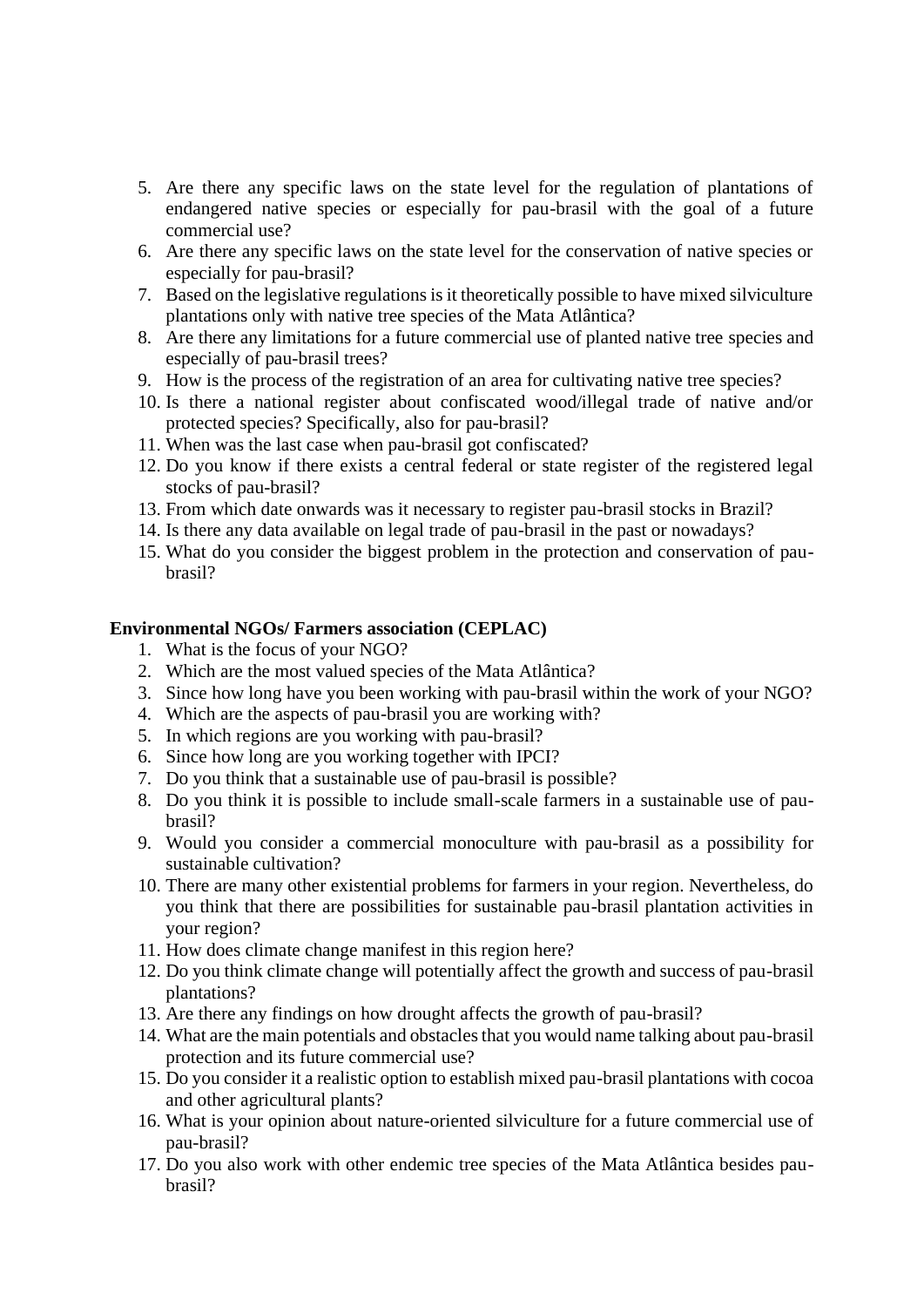## **Farmers**

- 1. What do you plant on your farm?
- 2. What is your motivation to plant pau-brasil?
- 3. Does pau-brasil have a specific importance for you?
- 4. How did you get the idea to plant pau-brasil?
- 5. Why did you plant pau-brasil and not another tree species?
- 6. Do you think other farmers are interested in planting pau-brasil as well?
- 7. To your knowledge what is the main use of pau-brasil wood?
- 8. Do you know of any traditional use of pau-brasil?
- 9. Do you use pau-brasil (wood, leaves, bark, roots, seeds) for anything in specific?
- 10. Do you know any farmer that has planted pau-brasil mixed with other agricultural plants?
- 11. Do you think it is difficult to find space for planting pau-brasil within your agricultural area?
- 12. Does planting pau-brasil have any positive effect for you?
- 13. Which are the difficulties or challenges when planting pau-brasil?

## **Forest ranger**

- 1. For how long have you been working as a forest ranger in this conservation area?
- 2. Has there ever been illegal logging, especially of pau-brasil, in this conservation area?
- 3. What are your observations regarding the pau-brasil population in this conservation area?
- 4. Are there any pau-brasil trees left in this conservation area?

#### **Plantation owners**

- 1. When did you start planting pau-brasil trees?
- 2. What was your main motivation to plant pau-brasil trees?
- 3. Are you planting pau-brasil in monocultures, agroforestry systems, or mixed tree plantations (silviculture)?
- 4. In how many plantations did you include or plant pau-brasil trees?
- 5. Are your plantations registered in the rural environmental cadaster (Cadastro Ambiental rural)?
- 6. What processes of registration are necessary for a future commercial use of your planted pau-brasil trees?
- 7. Do you plant other tree species in the same area and if so, which ones? What were your criteria for selecting the other tree species?

#### **Scientists (botany/taxonomy)**

- *1.* Can the three morphotypes of *Caesalpinia echinata* be related to genetic variations*?*
- 2. How can it be explained that all the three morphotypes can only be found in Bahia?
- 3. Have you also researched relationships between morphotype and wood characteristics? Do you know any studies on this?
- 4. There was/is a brazilwood project developed by the Botanical Garden of Rio de Janeiro – do you know that project and is it still going on?
- 5. Has there ever been done an ecological analysis on pau-brasil occurrence (e.g. regarding soil, surrounding plant species, etc.) within the natural remnants of the Mata Atlântica?
- 6. Are distribution maps available of the natural remnants of pau-brasil populations?
- 7. In all your research on pau-brasil, have you found any traditional use of pau-brasil?